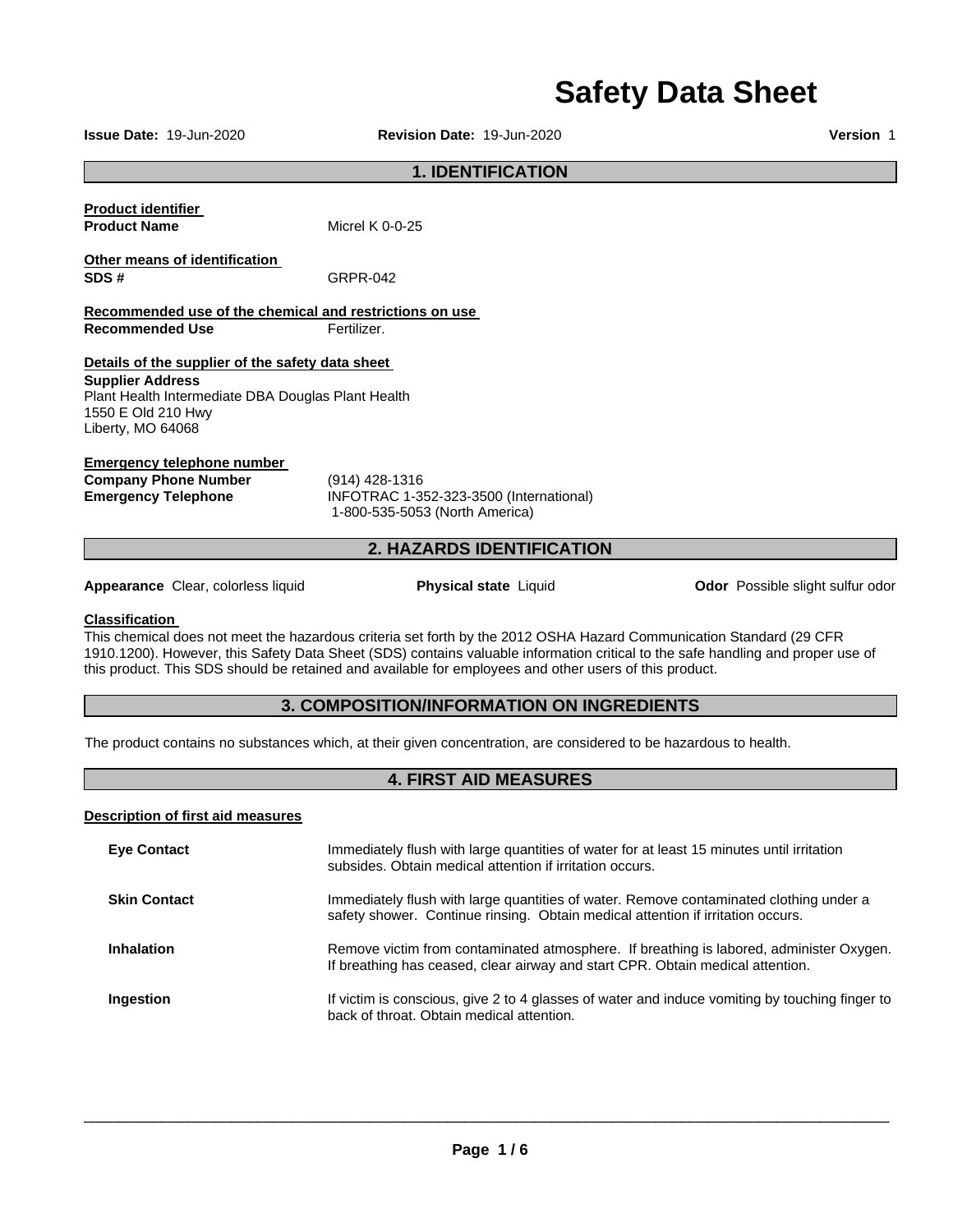#### **Most important symptoms and effects, both acute and delayed**

| Symptoms | Eye contact may cause eye irritation. Repeated or prolonged skin contact may cause skin |
|----------|-----------------------------------------------------------------------------------------|
|          | irritation. Ingestion may irritate the gastrointestinal tract.                          |

\_\_\_\_\_\_\_\_\_\_\_\_\_\_\_\_\_\_\_\_\_\_\_\_\_\_\_\_\_\_\_\_\_\_\_\_\_\_\_\_\_\_\_\_\_\_\_\_\_\_\_\_\_\_\_\_\_\_\_\_\_\_\_\_\_\_\_\_\_\_\_\_\_\_\_\_\_\_\_\_\_\_\_\_\_\_\_\_\_\_\_\_\_

#### **Indication of any immediate medical attention and special treatment needed**

**Notes to Physician**  Treat symptomatically.

#### **5. FIRE-FIGHTING MEASURES**

#### **Suitable Extinguishing Media**

Use extinguishing measures that are appropriate to local circumstances and the surrounding environment.

#### **Unsuitable Extinguishing Media** None known.

#### **Specific Hazards Arising from the Chemical**

Heating (flames) of closed or sealed containers may cause violent rupture of container due to thermal expansion of compressed gases. Heating causes release of Oxides of Sulfur. Sulfur dioxide is highly irritating to the eyes, respiratory tract and moist skin.

#### **Protective equipment and precautions for firefighters**

As in any fire, wear self-contained breathing apparatus pressure-demand, MSHA/NIOSH (approved or equivalent) and full protective gear.

#### **6. ACCIDENTAL RELEASE MEASURES**

### **Personal precautions, protective equipment and emergency procedures**

| <b>Personal Precautions</b>                          | Use personal protection recommended in Section 8. Isolate the hazard area and deny entry<br>to unnecessary and unprotected personnel.                                                                                                                                                                                                                                              |  |  |  |
|------------------------------------------------------|------------------------------------------------------------------------------------------------------------------------------------------------------------------------------------------------------------------------------------------------------------------------------------------------------------------------------------------------------------------------------------|--|--|--|
| <b>Environmental precautions</b>                     |                                                                                                                                                                                                                                                                                                                                                                                    |  |  |  |
| <b>Environmental precautions</b>                     | Keep out of "waters of the United States" because of potential aguatic toxicity. See Section<br>12 for additional Ecological Information.                                                                                                                                                                                                                                          |  |  |  |
| Methods and material for containment and cleaning up |                                                                                                                                                                                                                                                                                                                                                                                    |  |  |  |
| <b>Methods for Containment</b>                       | Prevent further leakage or spillage if safe to do so.                                                                                                                                                                                                                                                                                                                              |  |  |  |
| <b>Methods for Clean-Up</b>                          | Small release: Confine and absorb small releases with sand, earth or other inert<br>absorbents. Shovel up the absorbed material and place in drums for disposal as a chemical<br>waste or recycle as a fertilizer as the original product was intended. Large release: Shut off<br>release if safe to do so. Dike spill area with earth, sand or other inert absorbents to prevent |  |  |  |

runoff into surface waterways (potential aquatic toxicity), storm drains or sewers. Recover as much of the spilled product as possible using portable pump and hoses. Use recovered material as originally intended or dispose of as a chemical waste. Treat remaining material as a small release (above).

#### **7. HANDLING AND STORAGE**

#### **Precautions for safe handling**

**Advice on Safe Handling** Avoid contact with eyes. Use only in a well-ventilated area. Wash thoroughly after handling. Avoid prolonged or repeated contact with skin.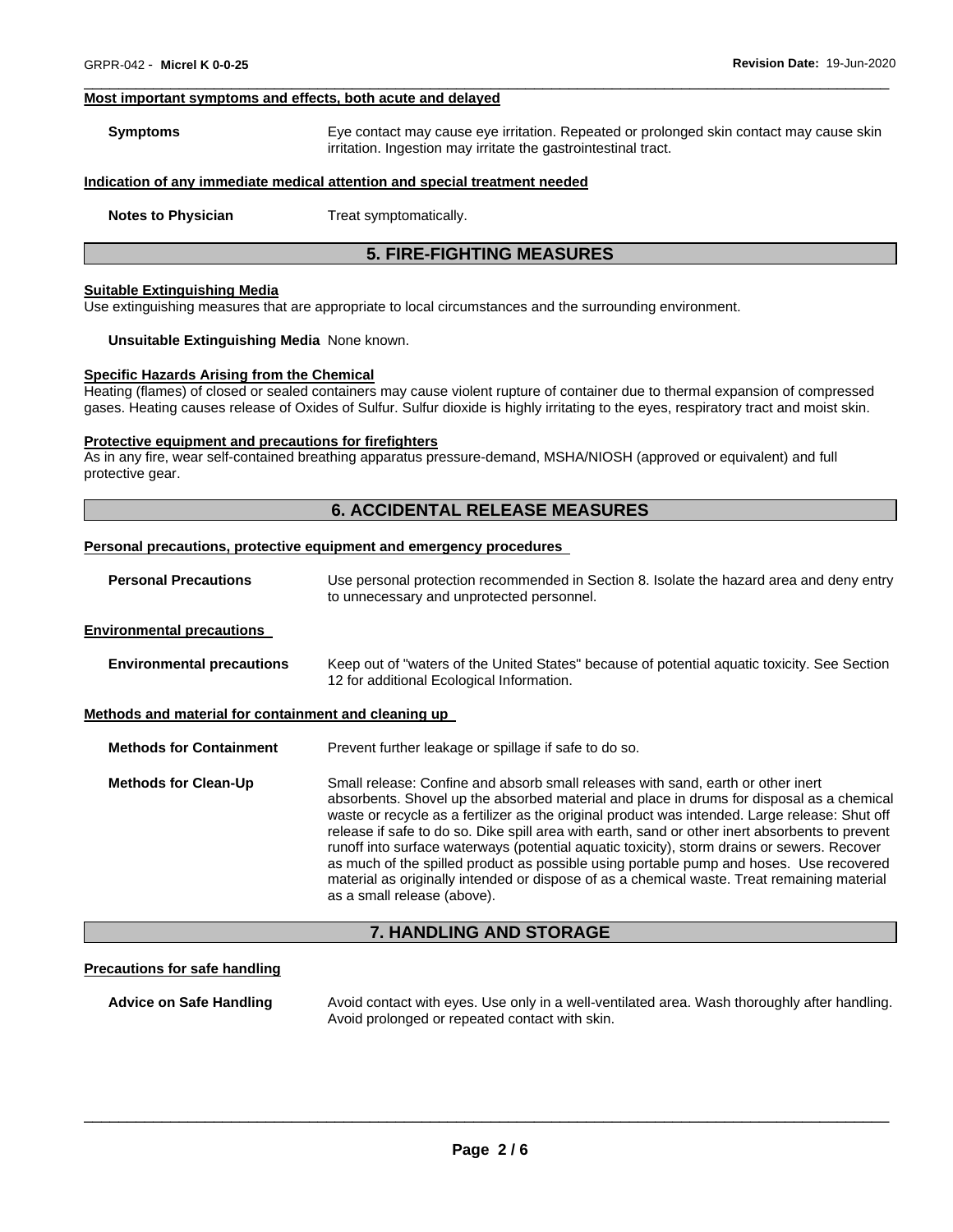### **Conditions for safe storage, including any incompatibilities**

| <b>Storage Conditions</b>               | Store in well-ventilated areas. Do not store combustibles in the area of storage vessels.<br>Keep away from any sources of heat or flame. Store totes and smaller containers out of<br>direct sunlight at moderate temperatures.                                                                                                                                                         |  |  |  |  |  |
|-----------------------------------------|------------------------------------------------------------------------------------------------------------------------------------------------------------------------------------------------------------------------------------------------------------------------------------------------------------------------------------------------------------------------------------------|--|--|--|--|--|
| <b>Incompatible Materials</b>           | Strong oxidizers such as nitrates, nitrites or chlorates can cause explosive mixtures if<br>heated to dryness. Acids will cause the release of Sulfur dioxide, a severe respiratory<br>hazard. This product is not compatible with lead or mercury or their alloys. These materials<br>of construction should not be used in handling systems or storage containers for this<br>product. |  |  |  |  |  |
|                                         | 8. EXPOSURE CONTROLS/PERSONAL PROTECTION                                                                                                                                                                                                                                                                                                                                                 |  |  |  |  |  |
| <b>Exposure Guidelines</b>              | This product, as supplied, does not contain any hazardous materials with occupational<br>exposure limits established by the region specific regulatory bodies                                                                                                                                                                                                                            |  |  |  |  |  |
| <b>Appropriate engineering controls</b> |                                                                                                                                                                                                                                                                                                                                                                                          |  |  |  |  |  |
| <b>Engineering Controls</b>             | Use adequate exhaust ventilation to prevent inhalation of product vapors. Keep eye<br>wash/safety in areas where product is commonly handled.                                                                                                                                                                                                                                            |  |  |  |  |  |
|                                         | <u>Individual protection measures, such as personal protective equipment</u>                                                                                                                                                                                                                                                                                                             |  |  |  |  |  |
| <b>Eye/Face Protection</b>              | Chemical goggles and a full face shield.                                                                                                                                                                                                                                                                                                                                                 |  |  |  |  |  |
| <b>Skin and Body Protection</b>         | Neoprene rubber gloves and apron should be worn to prevent repeated or prolonged<br>contact with the liquid. Wash contaminated clothing prior to reuse.                                                                                                                                                                                                                                  |  |  |  |  |  |
| <b>Respiratory Protection</b>           | None generally required. If conditions exist where mist may be generated, a NIOSH/MSHA<br>approved mist respirator should be worn.                                                                                                                                                                                                                                                       |  |  |  |  |  |
|                                         | General Hygiene Considerations There are no known hazards associated with this product when use as recommended,<br>however common good industrial hygiene practices should be followed, such as washing<br>thoroughly after handling and before eating or drinking.                                                                                                                      |  |  |  |  |  |

\_\_\_\_\_\_\_\_\_\_\_\_\_\_\_\_\_\_\_\_\_\_\_\_\_\_\_\_\_\_\_\_\_\_\_\_\_\_\_\_\_\_\_\_\_\_\_\_\_\_\_\_\_\_\_\_\_\_\_\_\_\_\_\_\_\_\_\_\_\_\_\_\_\_\_\_\_\_\_\_\_\_\_\_\_\_\_\_\_\_\_\_\_

## **9. PHYSICAL AND CHEMICAL PROPERTIES**

### **Information on basic physical and chemical properties**

| <b>Physical state</b><br>Appearance<br><b>Color</b>                                                                                                                                                                                                                                                                           | Liquid<br>Clear, colorless liquid<br>Colorless                                                                                                                                     | Odor<br><b>Odor Threshold</b> | Possible slight sulfur odor<br>Not determined |
|-------------------------------------------------------------------------------------------------------------------------------------------------------------------------------------------------------------------------------------------------------------------------------------------------------------------------------|------------------------------------------------------------------------------------------------------------------------------------------------------------------------------------|-------------------------------|-----------------------------------------------|
| <b>Property</b><br>рH<br>Melting point / freezing point<br>Boiling point / boiling range<br><b>Flash point</b><br><b>Evaporation Rate</b><br>Flammability (Solid, Gas)<br><b>Flammability Limit in Air</b><br>Upper flammability or explosive<br>limits<br>Lower flammability or explosive<br>limits<br><b>Vapor Pressure</b> | Values<br>$7-9$<br>$\lt$ -15 °C / $\lt$ 5 °F<br>106 °C / 222 °F<br>Not determined<br>Not determined<br>Liquid-Not applicable<br>Not determined<br>Not determined<br>Not determined | Remarks • Method              |                                               |
| <b>Vapor Density</b><br><b>Relative Density</b><br><b>Water Solubility</b>                                                                                                                                                                                                                                                    | Not determined<br>1.46 $(12.2 \text{ lbs/gal})$<br>Completely soluble                                                                                                              |                               |                                               |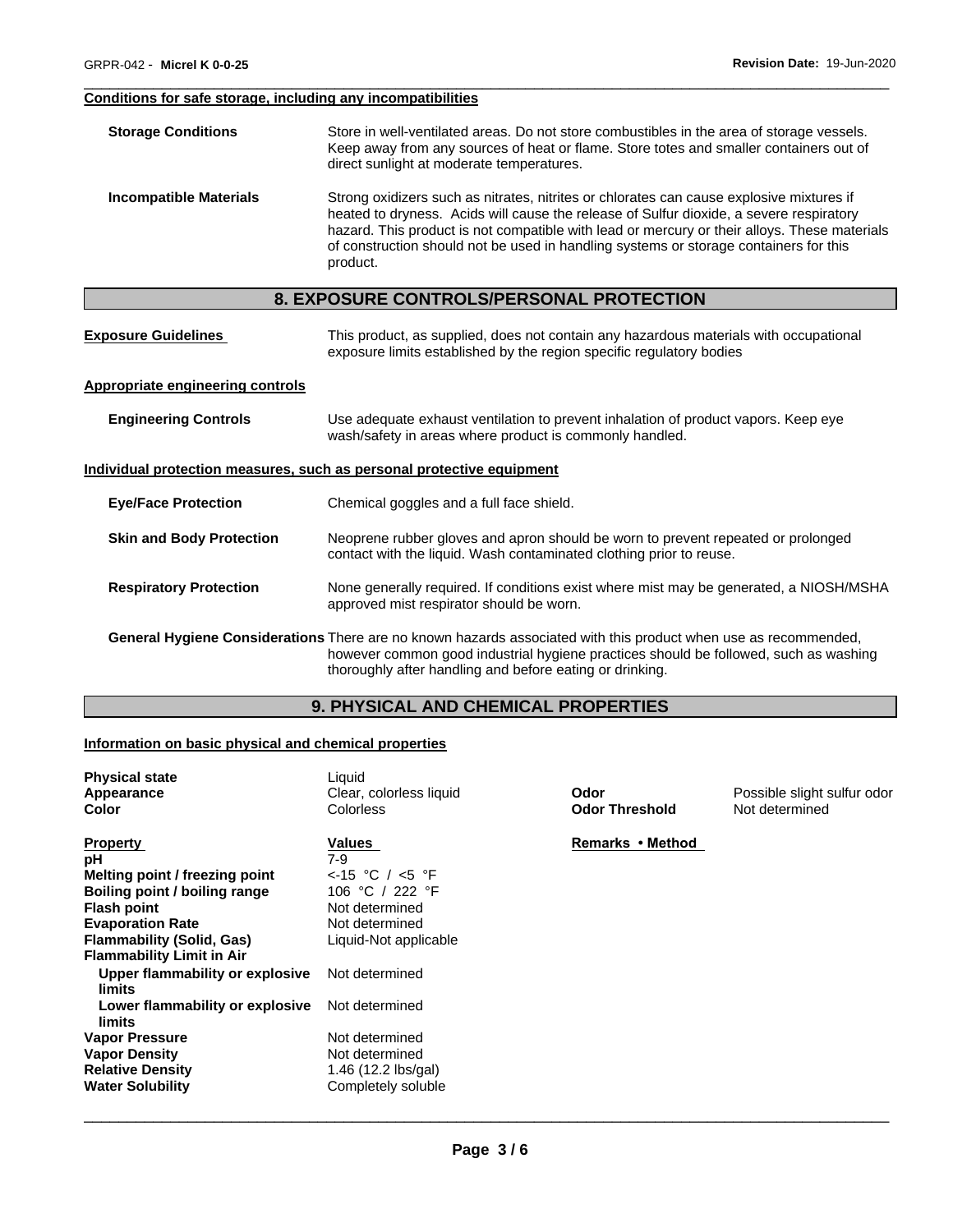| .                                |
|----------------------------------|
| Solubility in other solvents     |
| <b>Partition Coefficient</b>     |
| <b>Autoignition temperature</b>  |
| <b>Decomposition temperature</b> |
| <b>Kinematic viscosity</b>       |
| <b>Dynamic Viscosity</b>         |
| <b>Explosive Properties</b>      |
| <b>Oxidizing Properties</b>      |
|                                  |

**Not determined Not determined Not determined Not determined Not determined Not determined Not determined Not determined** 

#### **Property Values Remarks • Method** *Values* **Remarks • Method**

### **10. STABILITY AND REACTIVITY**

\_\_\_\_\_\_\_\_\_\_\_\_\_\_\_\_\_\_\_\_\_\_\_\_\_\_\_\_\_\_\_\_\_\_\_\_\_\_\_\_\_\_\_\_\_\_\_\_\_\_\_\_\_\_\_\_\_\_\_\_\_\_\_\_\_\_\_\_\_\_\_\_\_\_\_\_\_\_\_\_\_\_\_\_\_\_\_\_\_\_\_\_\_

#### **Reactivity**

Not reactive under normal conditions.

#### **Chemical stability**

Stable under recommended storage conditions.

#### **Possibility of hazardous reactions**

Acids or acidic materials will cause the release of Sulfur dioxide.

#### **Conditions to Avoid**

High heat or fire conditions.

#### **Incompatible materials**

Strong oxidizers such as nitrates, nitrites or chlorates can cause explosive mixtures if heated to dryness. Acids will cause the release of Sulfur dioxide, a severe respiratory hazard. This product is not compatible with lead or mercury or their alloys. These materials of construction should not be used in handling systems or storage containers for this product.

#### **Hazardous decomposition products**

Potassium sulfate and Oxides of Sulfur.

### **11. TOXICOLOGICAL INFORMATION**

#### **Information on likely routes of exposure**

| Avoid contact with eyes.                                                                                                                     |
|----------------------------------------------------------------------------------------------------------------------------------------------|
| Avoid contact with skin.                                                                                                                     |
| Do not inhale.                                                                                                                               |
| Do not ingest.                                                                                                                               |
|                                                                                                                                              |
| Symptoms related to the physical, chemical and toxicological characteristics                                                                 |
| Please see section 4 of this SDS for symptoms.                                                                                               |
| Delayed and immediate effects as well as chronic effects from short and long-term exposure                                                   |
| Based on the information provided, this product does not contain any carcinogens or<br>potential carcinogens as listed by OSHA, IARC or NTP. |
|                                                                                                                                              |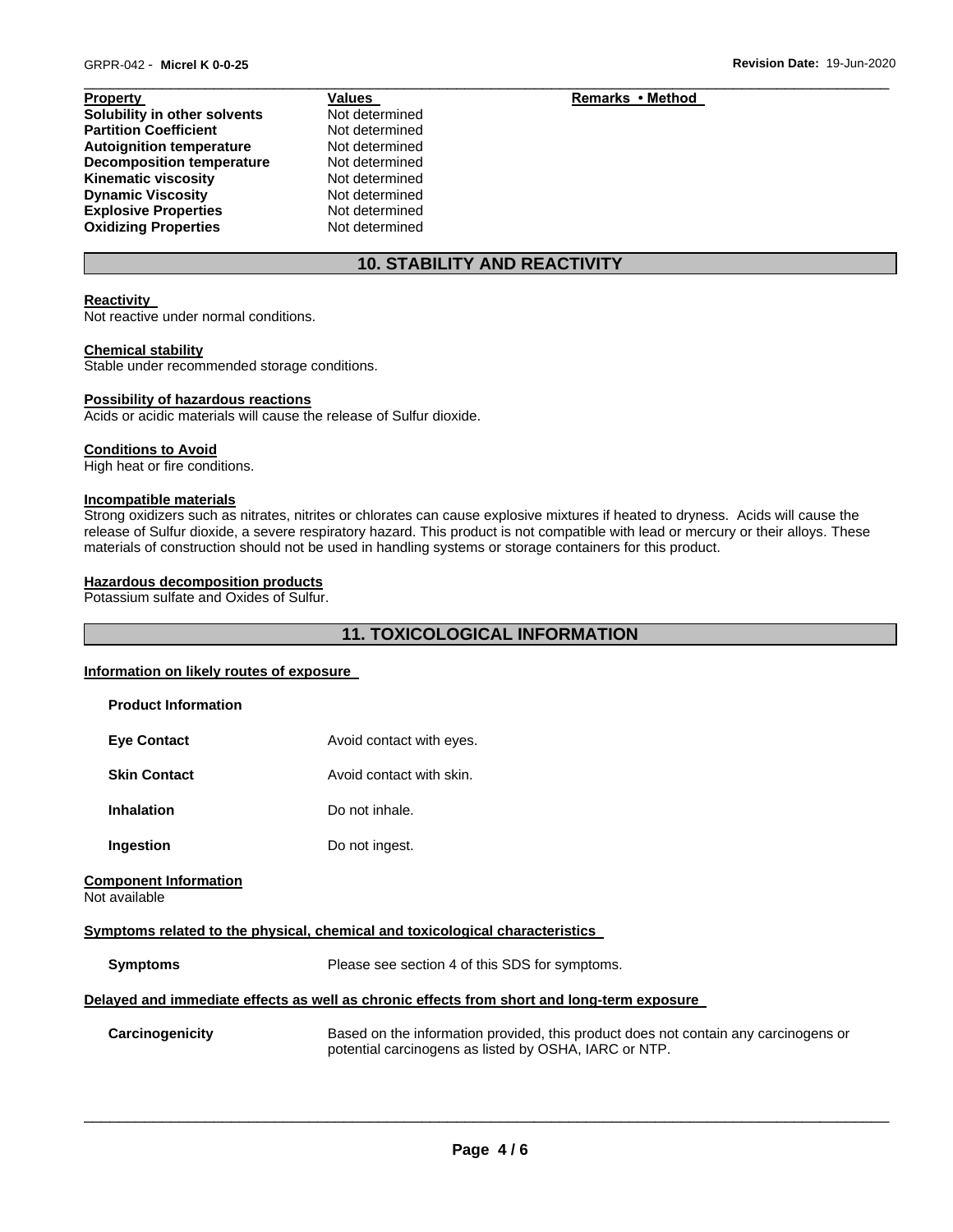#### **Numerical measures of toxicity**

Not determined.

### **12. ECOLOGICAL INFORMATION**

\_\_\_\_\_\_\_\_\_\_\_\_\_\_\_\_\_\_\_\_\_\_\_\_\_\_\_\_\_\_\_\_\_\_\_\_\_\_\_\_\_\_\_\_\_\_\_\_\_\_\_\_\_\_\_\_\_\_\_\_\_\_\_\_\_\_\_\_\_\_\_\_\_\_\_\_\_\_\_\_\_\_\_\_\_\_\_\_\_\_\_\_\_

### **Ecotoxicity**

The product is not classified as environmentally hazardous. However, this does not exclude the possibility that large or frequent spills can have a harmful or damaging effect on the environment.

#### **Component Information**

Not available

### **Persistence/Degradability**

Not determined.

### **Bioaccumulation**

There is no data for this product.

#### **Mobility**

Not determined

#### **Other Adverse Effects**

Not determined

### **13. DISPOSAL CONSIDERATIONS**

#### **Waste Treatment Methods**

| <b>Disposal of Wastes</b>        | Disposal should be in accordance with applicable regional, national and local laws and<br>regulations.                         |  |  |  |  |  |
|----------------------------------|--------------------------------------------------------------------------------------------------------------------------------|--|--|--|--|--|
| <b>Contaminated Packaging</b>    | Disposal should be in accordance with applicable regional, national and local laws and<br>regulations.                         |  |  |  |  |  |
| <b>14. TRANSPORT INFORMATION</b> |                                                                                                                                |  |  |  |  |  |
| <b>Note</b>                      | Please see current shipping paper for most up to date shipping information, including<br>exemptions and special circumstances. |  |  |  |  |  |
| <u>DOT</u>                       | Not regulated                                                                                                                  |  |  |  |  |  |
| <b>IATA</b>                      | Not regulated                                                                                                                  |  |  |  |  |  |
| <b>IMDG</b>                      | Not regulated                                                                                                                  |  |  |  |  |  |